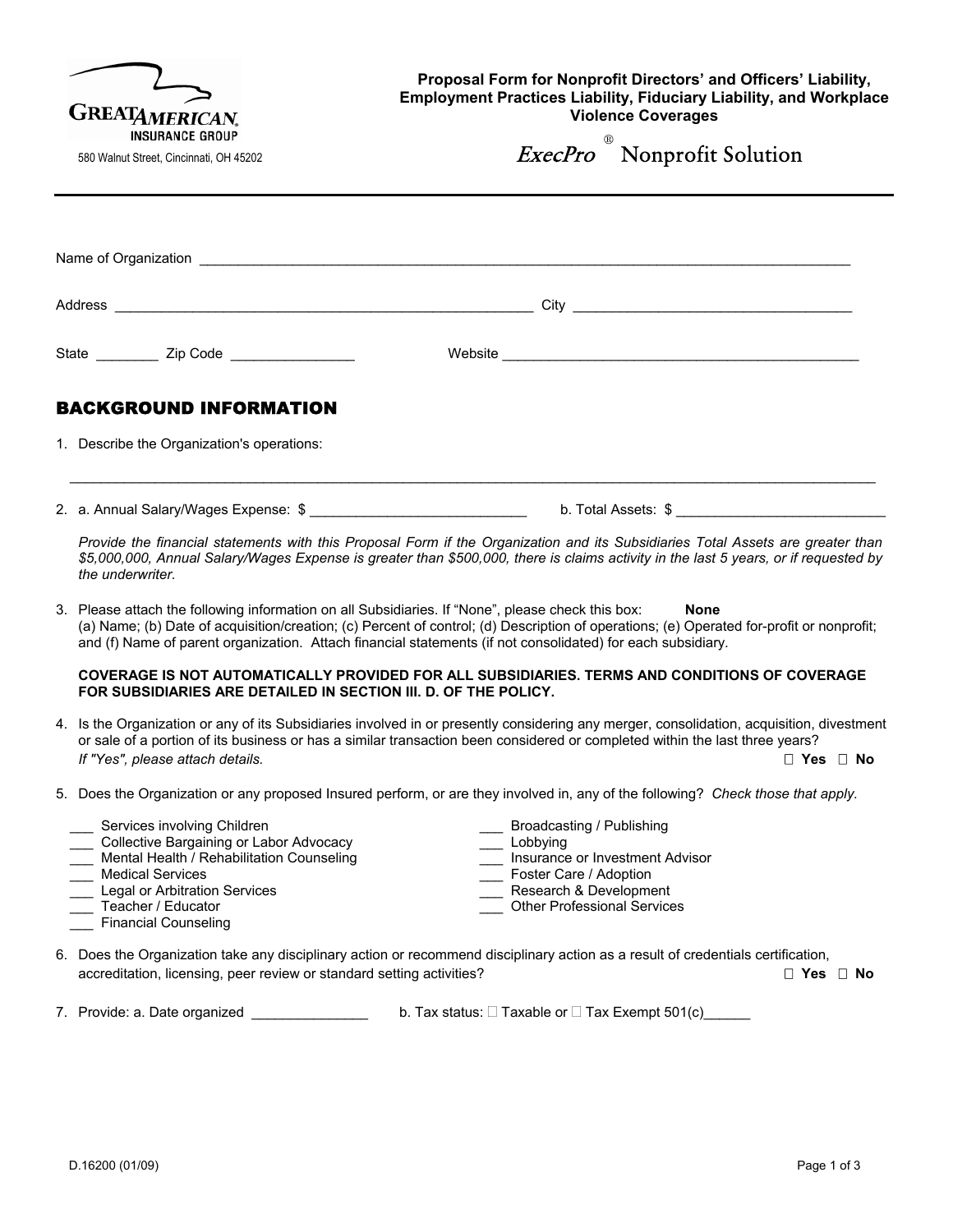# PRIOR ACTIVITIES / KNOWLEDGE

1. Have there been during the last five years, or are there now pending, any civil, criminal, administrative or arbitration proceedings (including any proceeding initiated before the Equal Employment Opportunity Commission) brought against the Organization, its Subsidiaries, the Plans of the Organization or its Subsidiaries, or any person proposed for this insurance in their capacity as either Director, Officer, Trustee, employee, volunteer, or staff member of the Organization or its Subsidiaries? *If "Yes", for each proceeding please attach details of the complaint, the dollar amount of costs of defense and loss, the date the proceeding was filed, and whether the proceeding is open or closed.* **<b>***No Secured and whether the proceeding is open or closed.* **<b>A** 

### **IT IS AGREED THAT ANY CLAIM ARISING FROM ANY PRIOR OR PENDING PROCEEDING IS EXCLUDED UNDER THE PROPOSED COVERAGE.**

2. Is the undersigned or any proposed Insured aware of any fact, circumstance or situation involving the Organization or its Subsidiaries, the Plans of the Organization or its Subsidiaries, or any proposed Insured which he or she has reason to believe might **Fasult in a future Claim?** If "Yes", *please attach details.*  **Yes D** No *No No No No No No No No No No No No No No No No No No No No No* 

#### **IT IS UNDERSTOOD AND AGREED THAT IF KNOWLEDGE OF ANY SUCH FACT, CIRCUMSTANCE OR SITUATION EXISTS, ANY CLAIM SUBSEQUENTLY ARISING THEREFROM SHALL BE EXCLUDED UNDER THE PROPOSED COVERAGE.**

SUPPLEMENTAL QUESTIONS *(this section must be completed if the Organization and its Subsidiaries Total Assets are greater than \$5,000,000, Annual Salary/Wages Expense is greater than \$500,000, if there is claims activity in the last 5 years, or if Workplace Violence Coverage is requested.)*

| If "Yes", please provide complete a-f:                                                                                                                                                                                         | 1. Does the Organization currently have Directors' & Officers' and Employment Practices Liability Insurance?                                                                                  |                                                                                                                | $\Box$ Yes $\Box$ No |
|--------------------------------------------------------------------------------------------------------------------------------------------------------------------------------------------------------------------------------|-----------------------------------------------------------------------------------------------------------------------------------------------------------------------------------------------|----------------------------------------------------------------------------------------------------------------|----------------------|
| a. Carrier and the contract of the contract of the contract of the contract of the contract of the contract of                                                                                                                 |                                                                                                                                                                                               | b. Expiration Date and the state of the state of the state of the state of the state of the state of the state |                      |
| c. Limit the contract of the contract of the contract of the contract of the contract of the contract of the contract of the contract of the contract of the contract of the contract of the contract of the contract of the c | d. Premium <u>__________</u><br>f. Has any carrier cancelled or non-renewed similar coverage? If "Yes", please attach details.<br>IN MISSOURI: Applicants should not respond to Question 1.f. | e. Retention                                                                                                   | $\Box$ Yes $\Box$ No |
|                                                                                                                                                                                                                                | 2. Provide the number of employees (including officers) at the Organization:                                                                                                                  |                                                                                                                |                      |

3. Provide the number of employees and officers whose employment has been involuntarily terminated in the last twelve months and the number of employees and officers whose employment is expected to be involuntarily terminated over the next twelve months through layoffs, facility closings, individual involuntary employee terminations or similar circumstances:

Most recent twelve months: Number of employees and officers: Next twelve months: Number of employees and officers:

*If the turnover rate for the most recent or next twelve months is greater than 25%, please attach additional details including the reason(s) for the involuntary terminations.*

4. In the last twelve months, have there been any changes in the Executive Director or President position for reasons other than death, retirement at the normal retirement age or term limitations? If "Yes", *please attach additional details.*  **Yes No**

EMPLOYEE BENEFIT PLAN INFORMATION *(this section must be completed if a Fiduciary Liability option is requested. Provide Financial Statements for the Plans if Plan assets are greater than \$25,000,000.)*

1. Please enter the Total Asset Value for each of the Employee Benefit Plans (referred to as the Plans) sponsored by the Organization or its Subsidiaries for which coverage is desired.

| Plan<br><b>Total Asset Value</b>                                                                                                                                                                |  |  |                      |  |
|-------------------------------------------------------------------------------------------------------------------------------------------------------------------------------------------------|--|--|----------------------|--|
| Defined Contribution Plans (including 401(k), 403(b), & 457 Plans)                                                                                                                              |  |  |                      |  |
| <b>Defined Benefit Plans (including Traditional Pension Plans)</b>                                                                                                                              |  |  |                      |  |
| 2. Has the Organization or any Subsidiary terminated or contemplated terminating any of the Plans within the<br>past three years or within the next 12 months? If "Yes", please attach details. |  |  | $\Box$ Yes $\Box$ No |  |
| 3. Do any of the Plans fail to comply with the "Employee Retirement Income Security Act of 1974" (ERISA)<br>where applicable? If "Yes", please attach details.                                  |  |  | Yes □ No             |  |